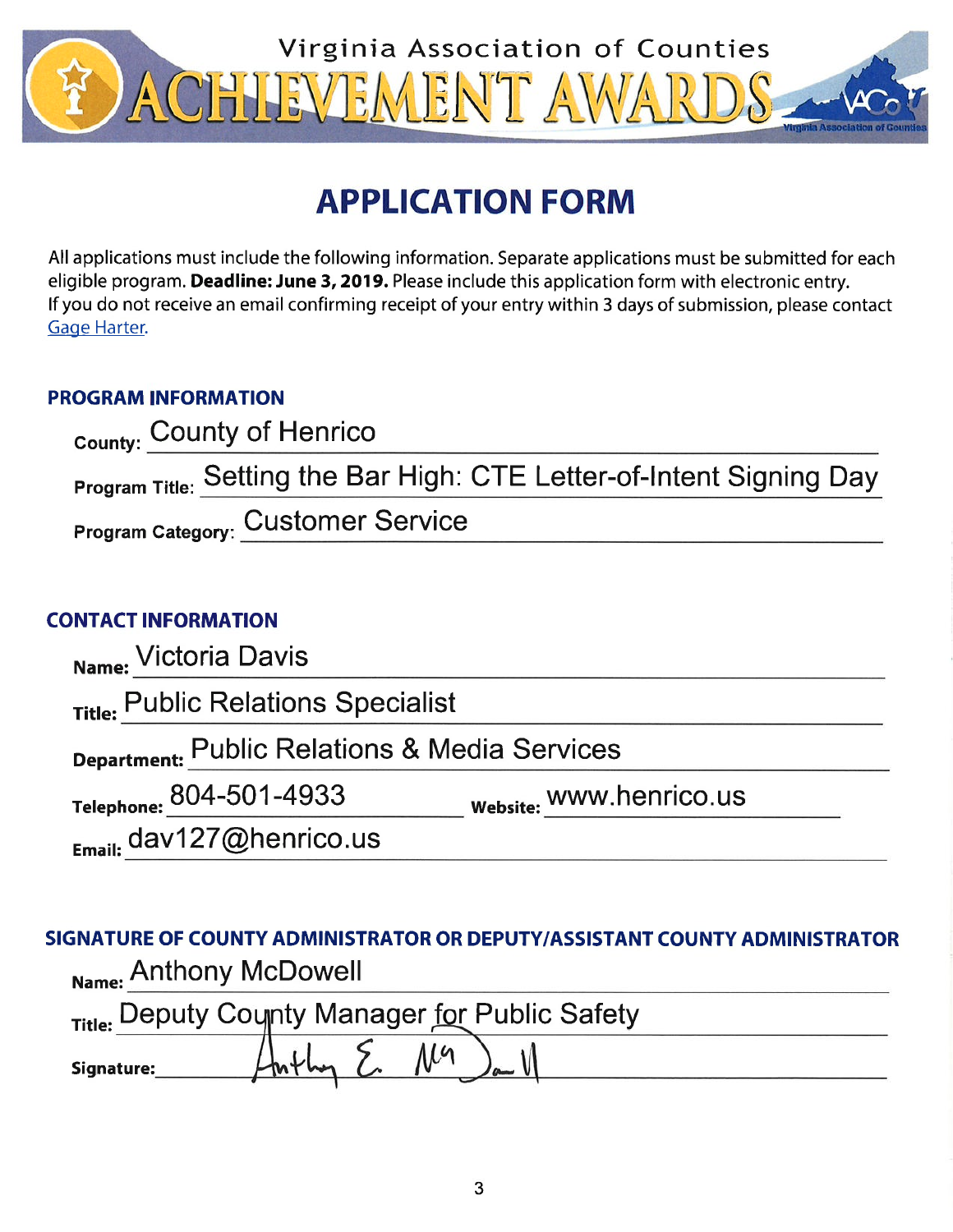## **Program Overview**

Henrico County Public Schools' first Career and Technical Letter-of-Intent Signing Day in Henrico County, Virginia recognized and celebrated high school students who completed a career and technical education program and were offered positions in the workforce. The March 28, 2018 event emulated ceremonies that have become common for high school athletes signing lettersof-intent to play for NCAA programs. Students and representatives of their future employers signed symbolic letters of agreement, as families shared in their excitement and members of the media looked on.

As with signing days for star athletes, the event is a way to honor a student's accomplishments and decision to enter the world of work. The flash from cameras and the mounted video cameras of local news outlets added excitement. Local TV stations and newspapers conducted interviews with the students, parents and business representatives and national news outlets broadcast stories of the event.

#### **Problem/Challenge/Situation Faced by Locality**

Our workforce has been affected by the decline of the traditional building trades and the decadeslong promotion of four-year colleges as the only option for high school students. Many industries are in need of qualified trained employees. The aging of the current workforce and the expansion of the economy are factors driving the current shortage. Businesses and apprenticeship organizations are in desperate need of high school graduates who possess skills offered in career and technical education programs.

High schools have often celebrated students entering college by having their names and colleges highlighted or allowing students to wear the attire of their future schools. We have also celebrated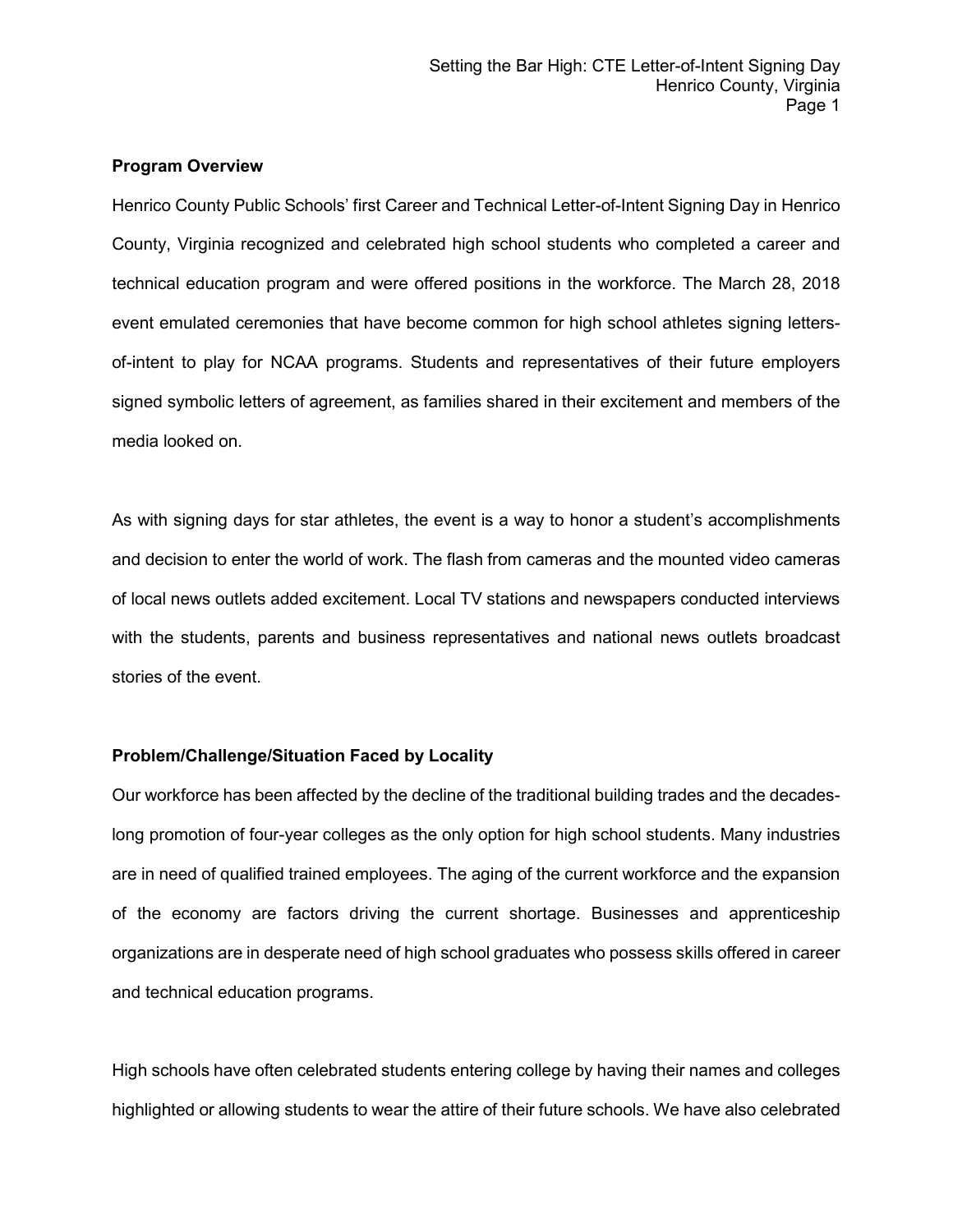the students entering the military through various ceremonies. If students were entering the workforce, their decisions would sometimes be minimized by other students remarking that their classmates were "just" going to work after graduation. It was seen as a "less than" choice. Henrico Schools Department of Career and Technical Education (CTE) wanted to find a way to celebrate the commitment students were making to enter a career, while at the same time adding value to the choice the students made. By promoting the students' decisions through the Letter-of-Intent Signing Day, we hoped to change the perception of those entering the workforce.

## **How Program Fulfilled Awards Criteria**

HCPS' Career and Technical Letter-of-Intent Signing Day is a model of innovation and community collaboration, and is being replicated in school systems nationwide.

Henrico Schools Department of Career and Technical Education has held variety of programs and events to promote career and technical education and workforce development. This is the first event that has resonated on a national scale, and the results have been phenomenal. The event has helped change the way the community views the decisions of students entering the workforce in Henrico County. It is now less likely that students will say they are "just" going to work.

The event has helped increase pride in students' choices, opened the door for businesses to form partnerships with school systems, and ensured that both schools and businesses will benefit from the partnership. Businesses are willing to invest in the students by creating a four-year plan that helps outline the value of their decision.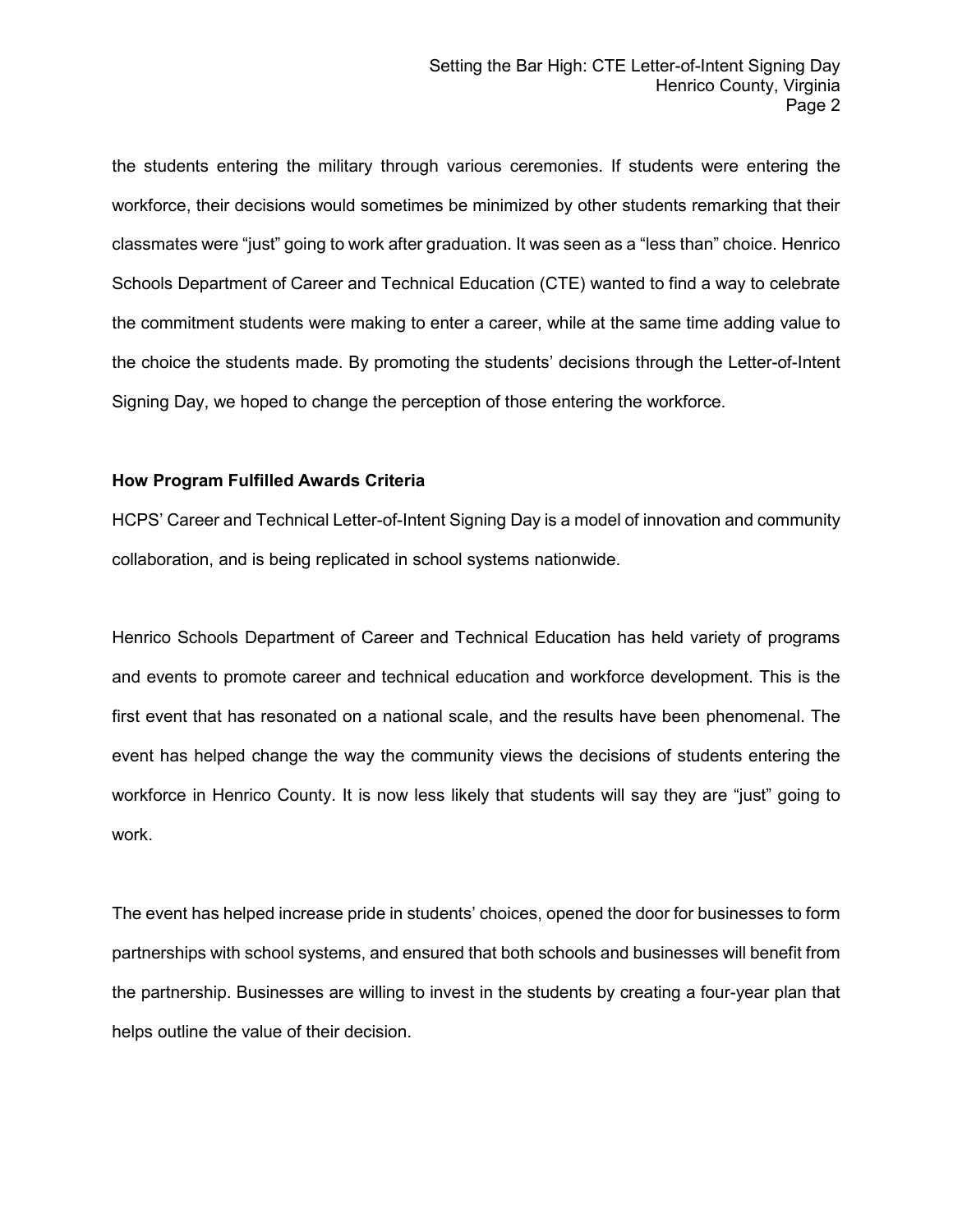Henrico County Public Schools strives to make sure every student graduate from high school either enrolled, enlisted and/or employed. Before the signing day, we recognized students who were enlisting in the military or entering a two- or 4-year college. This recognition helped fuel the perception that students moving into the workforce or post-secondary training were not as successful. In reality, this perception is far from the truth. Many students entering the workforce from high school will be highly successful, and many will be more financially secure, much earlier in life than had they pursued a four-year college path. By recognizing the students entering the workforce or post-secondary training, we were able to add value to the career preparation training they have received in high school and validating and quantifying the value of the career training through Henrico Schools' career and technical education courses.

By "seeding" other similar events in school systems nationwide, this project has become a groundbreaking initiative with the potential to change the nature of students' career choices, and how those choices are perceived.

#### **How Program Was Carried Out**

The main objective of the CTE Letter-of-Intent Signing Day was to celebrate and recognize high school students graduating with a CTE concentration and entering the workforce, or some form of post-secondary training directly connected to developing the workforce, such as apprenticeship programs. Other objectives of the program included:

- Highlighting the many lucrative opportunities available to students, enabling parents to understand the value of the alternatives to a four-year college.
- Encouraging businesses to engage with students before graduation to help fill their workforce needs.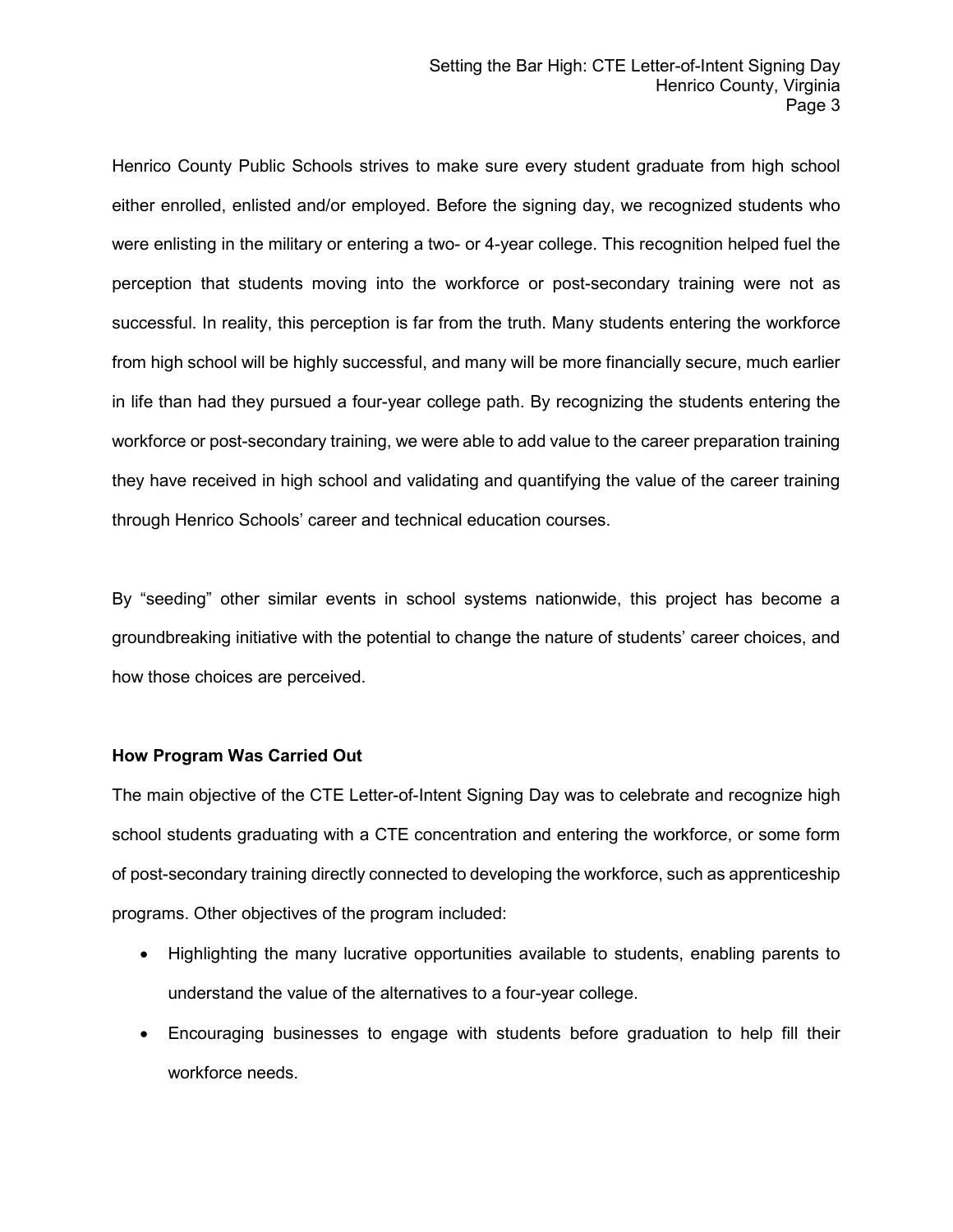• Encouraging students to continue to strive for excellence as their high school careers end and their careers begin.

We began planning the event in October 2017. The idea was first discussed publicly in the November meeting with ChamberRVA (the regional chamber of commerce group of businesses dedicated to providing a strong business voice and developing leaders and entrepreneurs). The group was receptive but unclear of the purpose and wanted to understand possible obstacles to participation. Over the next month, a template for the letter-of-intent document, promotional materials, and a simple one-page explanation document were developed. These materials enabled us to begin recruiting business partners. In order to help businesses understand the value of the event, the director of career and technical education met with businesses considering participating. Business leaders began to understand that the letter-of-intent was not a contract, but a way to identify a student who might meet their hiring needs, while providing a four-year career pathway plan for the students and parents similar to college.

Once business partners were identified, opportunities were planned for students and potential employers to connect and build relationships. Some businesses offered short internships, some offered field trips, and some came in to meet with students to talk about their business and industry. The goal was to give students the chance to identify with not only the career pathway, but a company, and to form an early relationship. As educators, this gave our teachers another way to encourage students to stay engaged with their course work. One student interviewed at the CTE signing day event said, "I was hanging around with some knuckleheads, but when I started talking to my potential employer I realized I needed to step it up and leave them behind."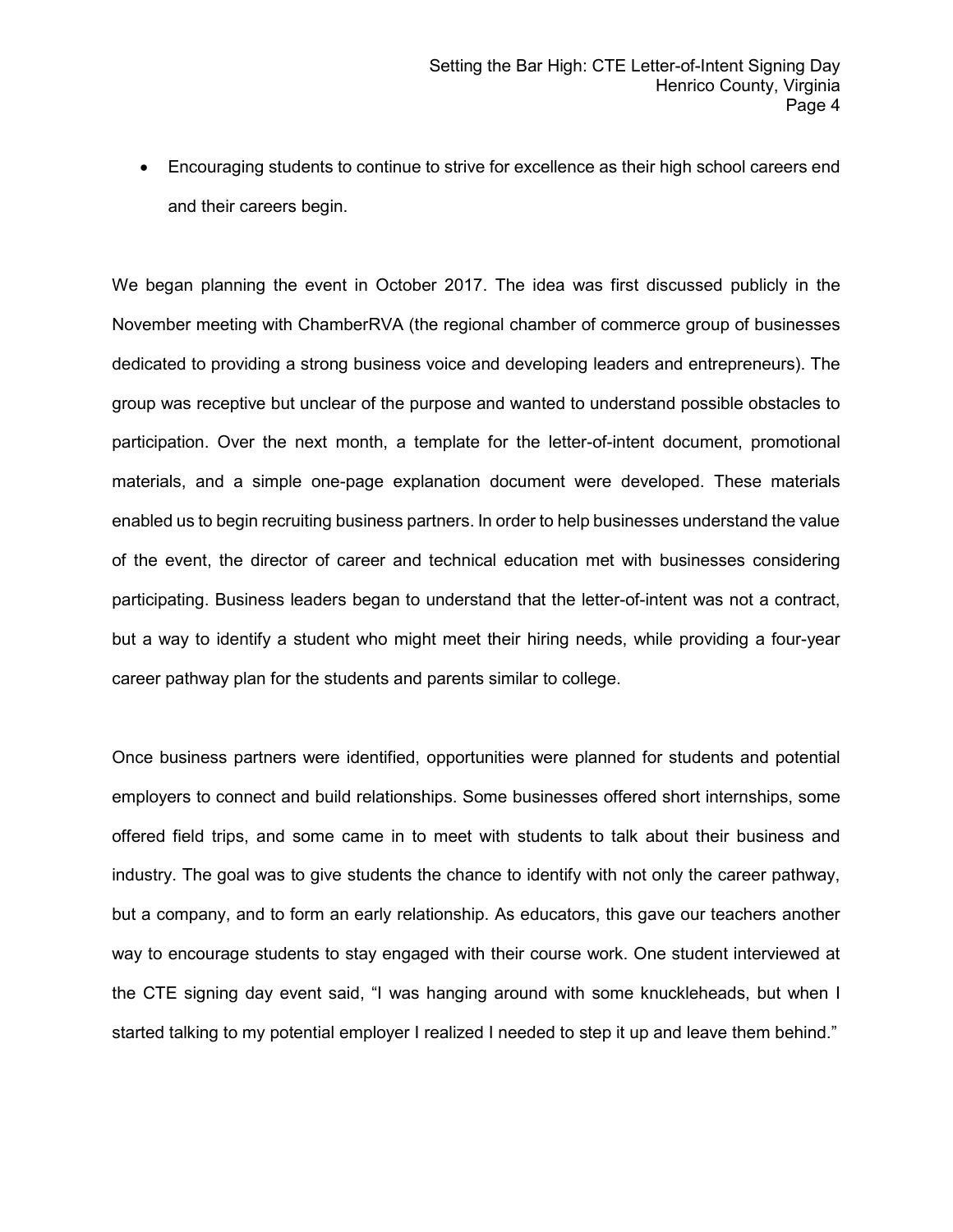After businesses began to build relationships with future employees, jobs were "posted" with our career and technical education program and students applied for positions that interested them. All CTE programs aim to develop the soft skills needed in the workforce. We continually work with our students to develop their resumes and improve their interviewing skills through mock interviews. We also incorporate "dress for success" days into the school year, and provide students with leadership opportunities. Many employers were so impressed with the students when they interviewed, they decided to hire more Henrico Schools student than they had planned.

As we worked to continue promoting the value of CTE courses and the opportunities available to students entering the workforce, we asked employers to list their employment benefits on the letter-of-intent that would be used at the signing day. We also wanted to project a four-year career plan for the students after high school. Working with the employers, we were able to show possible career progression over four-years and identify training and educational opportunities provided by the employer. This not only help the students and parents understand the value of the career opportunity, it allowed us to help quantify this value. For example, a typical student's debt after college is around \$200,000. On the other hand, in one hypothetical career path, business "A" commits to paying the student \$45,000 the first year, with a \$2,500 step increase each year, plus benefits such as insurance, retirement and vacation. The employer also commits to paying \$10,000 in education and training costs each year for four years. So, what is the entirety of this package? A total of \$235,000 (\$195,000 salary and \$40,000 in education), plus benefits. So instead of being \$200,000 in debt – and sometimes struggling to find a job – the value of the student's choice would be \$435,000. This was a powerful example for parents and students to consider in thinking about career paths.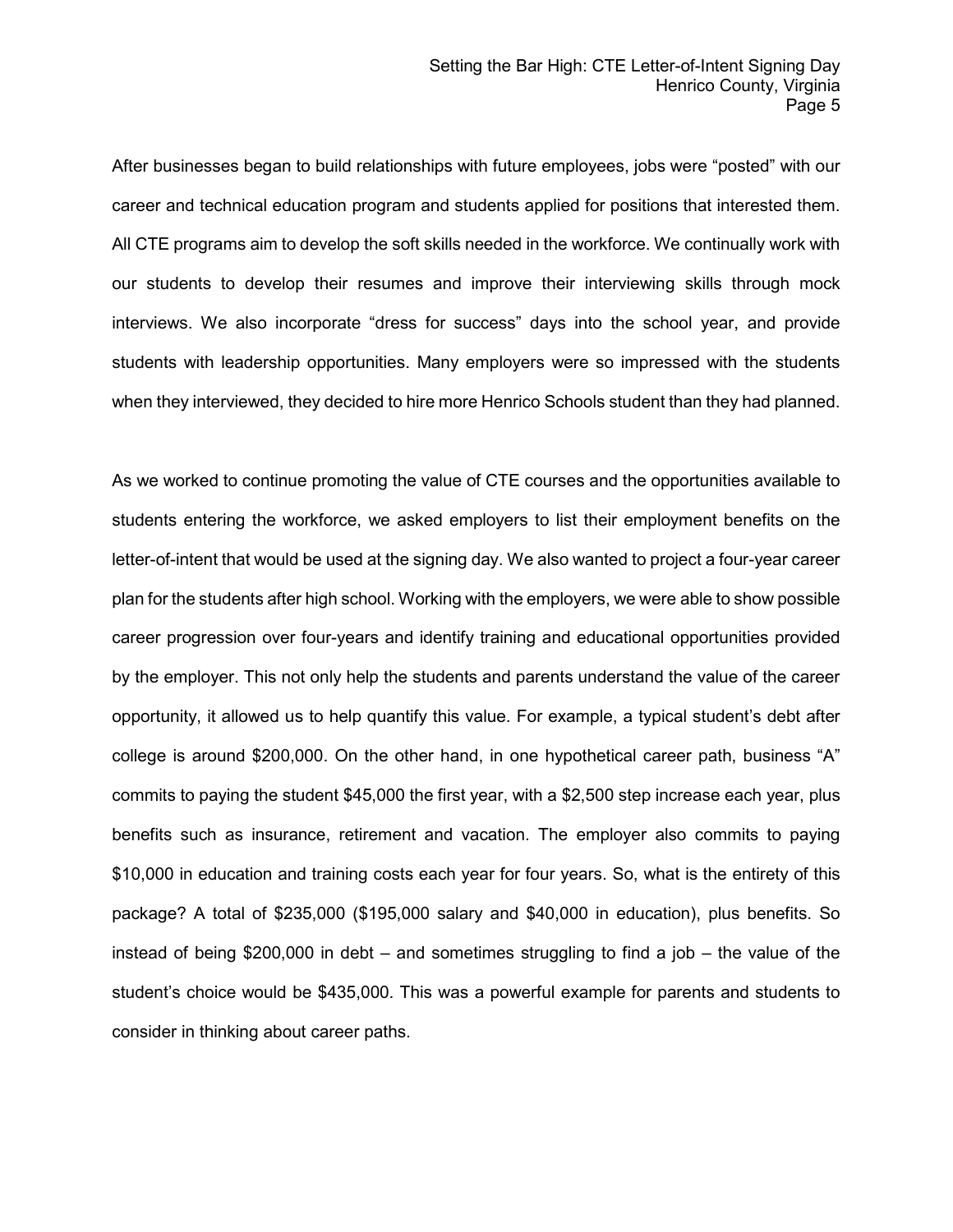The actual signing day event was held much like a ceremony for a high school athlete signing with an NCAA program. A business's representatives sat with the student at a table before an audience of families, classmates, businesses, reporters and school staff members. The business representative had the opportunity to speak about the value to their company of participating in the event. A moderator highlighted the four-year plan and the "perceived monetary value" of the offer as the student and the business representative signed the letter-of-intent. The employer then presented the student with an article of clothing, such as a hat or shirt with the company logo, shook hands, and posed for photos. As they exited the area to move to an interview area, the next business representative and student moved to the table. Fittingly, the event was held at the Junior Achievement Finance Park facility, which is dedicated to help students understand and develop career pathways while learning about finances.

## **Financing and Staffing**

The Career and Technical Letter-of-Intent Signing Day was designed to add value to our students' decision to enter the workforce with a skill directly after high school. Choosing the workforce option does not prevent students from going to college, but can provide a funding source for students because employers may pay for continuing education.

Neither the Department of Career and Technical Education nor Henrico County Public Schools incurred monetary costs for the event. The event space was donated by Henrico County Public Library's Libbie Mill Library branch, and the Junior Achievement Finance Park. Businesses provided the articles of clothing with their logos to celebrate the students' choices.

#### **Program Results**

The results of the program have exceeded all expectations. Our goal was to bring attention to students entering the workforce, to help them and their parents understand the value of this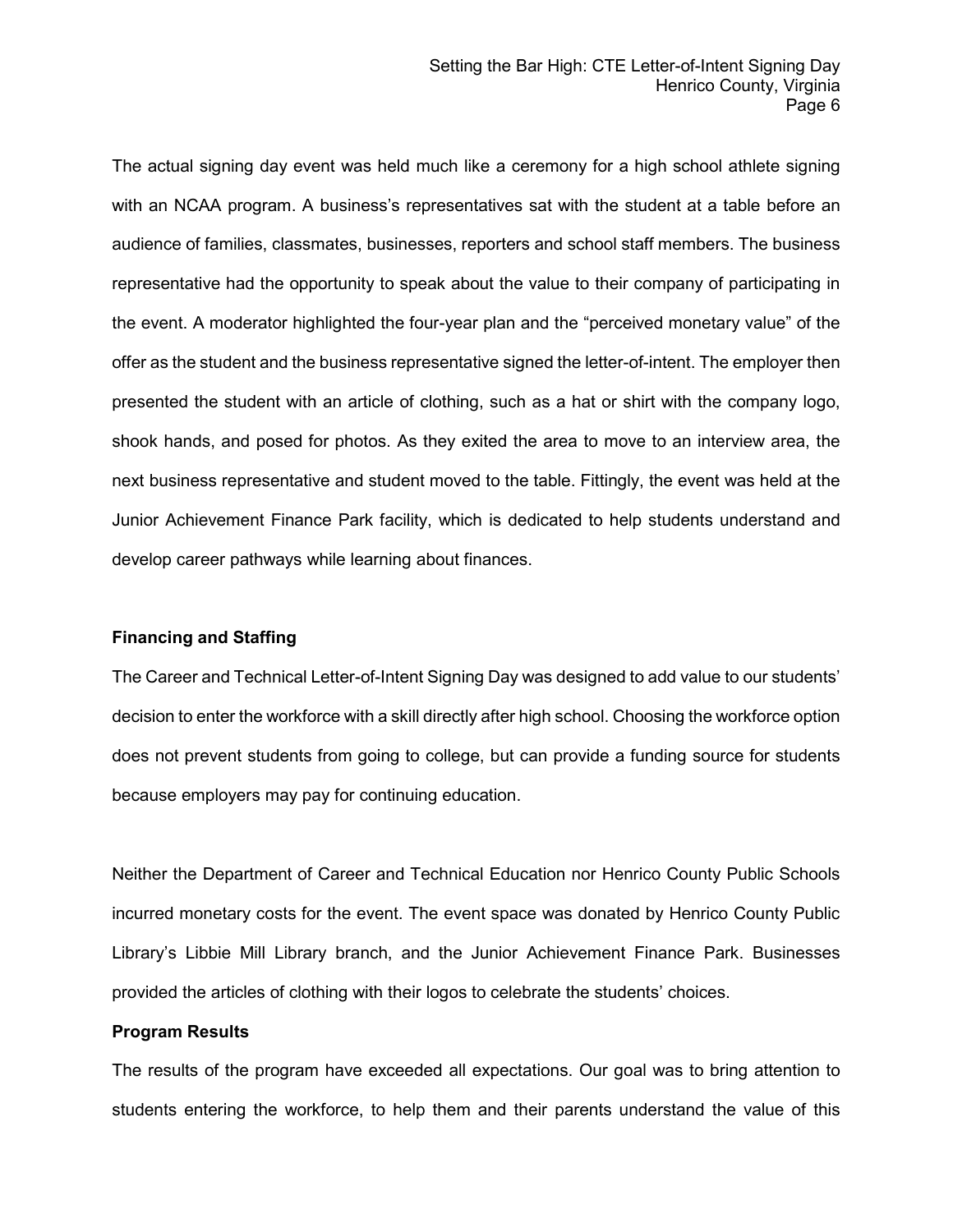option. We did not anticipate how the program would resonate with people across the U.S. and in Canada. The Career and Technical Letter-of-Intent Signing Day is now being replicated far and wide and has sparked a movement to celebrate students entering the workforce. After a year, the department still receives regular phone calls from schools, elected officials, industry groups and businesses asking for information on how to plan a similar event.

Locally, the response from businesses wanting to participate and employ students has been overwhelming. Each year we have a back-to-school dinner where we thank our business partners for working with us. While in the past, we have had 20-30 businesses participate, this year we had more than 175 responses within 24 hours of sending the invitation. We have seen a large jump in businesses wanting to participate in the next CTE Letter-of-Intent Signing Day.

Mike Rowe, former host of the Discovery Channel's "Dirty Jobs" and voice of the long-running show "Deadliest Catch," responded to one of our Facebook posts with his support, and his comments went viral. Rowe reposted Henrico Schools' photos and descriptions of the event, adding, "This is the way forward. No attempt to close the skills gap will ever succeed until or unless we celebrate those who are willing to learn a skill that's in demand. This is not just a terrific idea, it's a model for every other technical school in the country ... Here's hoping others will follow Henrico's lead." The Facebook post quickly led to the director of the school division's Career and Technical Education program receiving an invitation to be interviewed nationally for the Today Show and Fox News.

At the second annual signing day, held in April 2019, 110 students participated, and the event proved so popular that it lasted much of the day. Representatives from other school divisions traveled from as far away as Minnesota to observe the event.